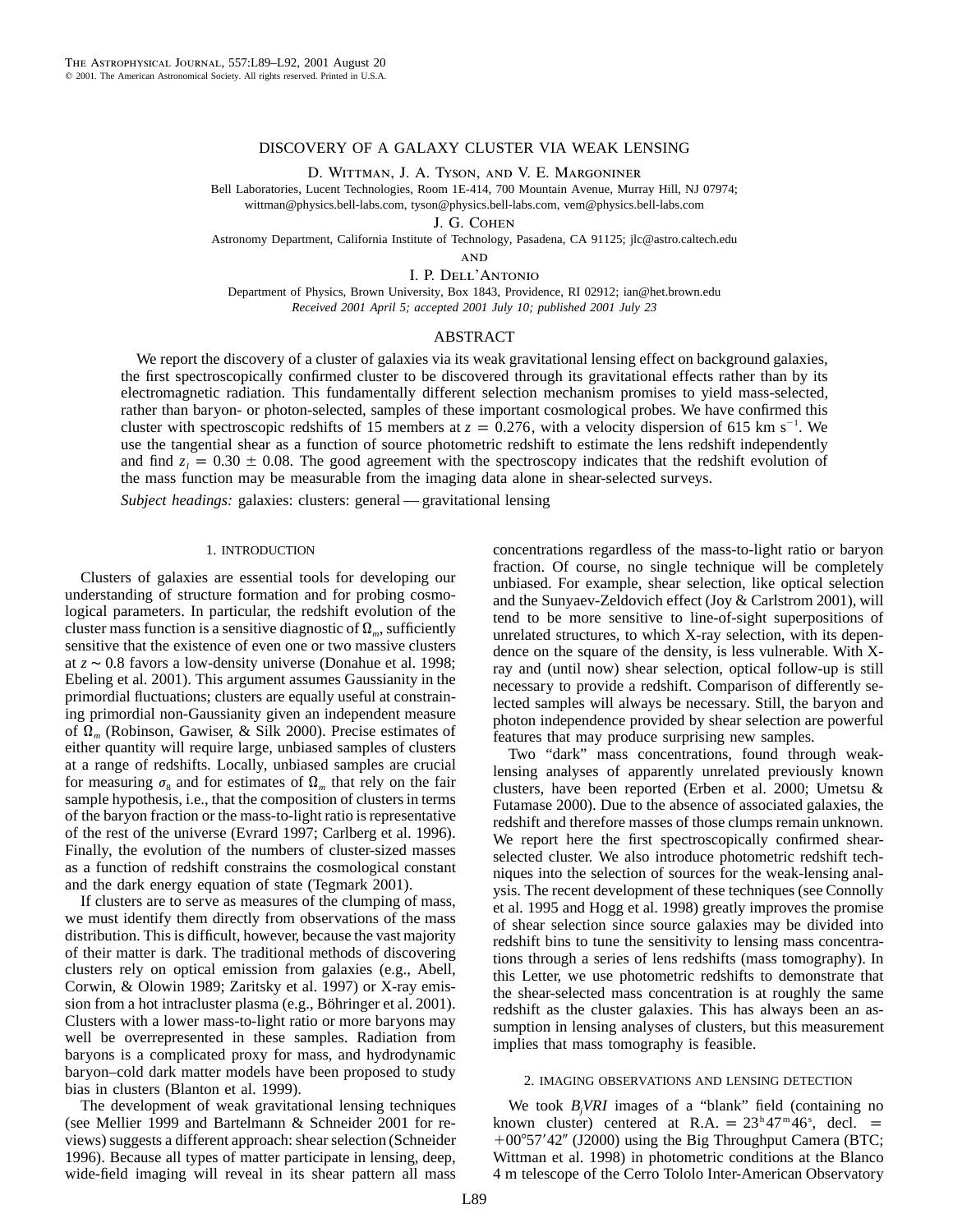(CTIO) in 1997 and 1998. Details of the data reduction, galaxy catalogs, and seeing correction may be found in Wittman et al. (2000, hereafter W00); here we give only the basic parameters. The final images are roughly 40' square with 0".43 sampling and 1"3 FWHM after point-spread function corrections, with object counts peaking at  $B_i = 26.4$ ,  $V = 26.1$ ,  $R = 25.6$ , and  $I = 24.4$  (isophotal magnitudes). In the final catalog, each object's shape is a weighted mean of the shapes measured in the different filters, as described in W00.

In addition to the W00 magnitude cut of  $23 < R < 26$ , we imposed a color cut of  $B_i - R < 1.5$  to emphasize blue field galaxies at higher redshift, a tactic often used in weak-lensing analyses of known clusters (Tyson, Wenk, & Valdes 1990). Using the method of Fischer  $&$  Tyson (1997), we constructed a mass map from the remaining 31,000 galaxies (Fig. 1). A mass concentration stands out near the southwest corner; its peak is significant at the 4.5  $\sigma$  level, based on mass maps of bootstrapresampled catalogs. The mass concentration disappeared, as it should, under two null tests: rotating each galaxy in the catalog by 45° and assigning the shape of a random different galaxy to each galaxy position. To check for any bias caused by proximity to the field edge, we simulated a field of the same size and plate scale filled with random galaxies, distorted the image as if lensed by a cluster of moderate (800 km  $s^{-1}$ ) velocity dispersion, convolved and added noise to match the seeing and noise of the observations, cataloged, selected sources, and made mass maps as for the observations. Repeating this for a series of 10 centerto-corner cluster positions, we found that the bias was small  $\leq$ 10% in peak density) and in the sense of reducing, not enhancing, our sensitivity to mass concentrations near the corner.

We then made a color composite image from the  $B_i$  and  $R_i$ images. A concentration of reddish elliptical galaxies appears near the position of the density peak (R.A. =  $23^{\circ}46^{\circ}23.85$ , decl. =  $+00^{\circ}45'00''8$  for the brightest cluster galaxy vs. R.A. =  $23^h 46^m 24.0$ , decl. =  $+00^{\circ} 43' 58.8$  for the density peak, a displacement of just over 1). Nothing appears at that position in the *ROSAT* database, and the NASA/IPAC Extragalactic Database contains only one object in the area, a large spiral that appears to be a foreground field galaxy. We concluded that this candidate cluster was worthy of spectroscopic follow-up.

#### 3. SPECTROSCOPIC FOLLOW-UP

We designed a single slit mask containing 26 objects believed to be cluster members, selected by avoiding blue objects and choosing suitably bright yellow/red galaxies in the color composite image in the area around the putative cluster. This slit mask was used with the Low-Resolution Imaging Spectrograph (Oke et al. 1995) on the Keck telescope on the night of 2000 November 23. A single 1200 s exposure with the 300 line  $mm^{-1}$ grating was obtained; the spectral resolution was  $10 \text{ Å}$  with a 1" wide slit, and the region from 4000 to 8000 Å was covered for each object. Two of the objects proved to be Galactic M dwarfs, while 17 are members or near outliers of a cluster at  $z = 0.276$ . One is a foreground galaxy, and six are background galaxies. We assume an instrumental contribution to the velocity dispersion of 100 km  $s^{-1}$  in the rest frame. While there are two outliers among the 17 possible cluster members, both sigmaclipping and the biweight estimator of Beers, Flynn, & Gebhardt (1990) yield a velocity dispersion estimate (in the rest frame) of  $\sigma_v = 615 \pm 150 \text{ km s}^{-1}$ .



FIG. 1.-Projected mass map, smoothed on a 2' scale, of the 40' field. The higher density regions are darker. Contours are equally spaced in arbitary units (but linear in projected mass density); negative contours are omitted for clarity. One peak, at the lower right, stands out at twice the density of any other peak (4.5  $\sigma$ ). This mass overdensity corresponds to a small cluster of galaxies spectroscopically confirmed at  $z = 0.276$ . The width of this field at that redshift is 13 Mpc. North is up, and east is to the left.

## 4. LENS REDSHIFT AND MASS ESTIMATES USING PHOTOMETRIC REDSHIFTS

With the cluster redshift in hand, we need only the redshift distribution of the lensed sources to derive the cluster mass from the shear. In the past, it has been difficult enough to estimate the mean of this distribution, but photometric redshifts can provide a detailed distribution, in principle, even an appropriate weight for each source galaxy. In this Letter, we use tangential shear as a function of source photometric redshift to estimate the lens redshift  $z_i$  in a way independent of the spectroscopy. We demonstrate that the mass causing the shear signal is at roughly the same redshift as the cluster.

For each galaxy observed in all four filters, we used the HyperZ package (Bolzonella, Miralles, & Pelló 2000) to compute a redshift probability density function (PDF). We multiplied this by another PDF computed from the galaxy's apparent magnitude, assuming that a Schechter (1976) luminosity function with  $M_{B_i}^* = -19.73$  and  $\alpha = -1.28$  *(Folkes et al. 1999)* holds at each redshift (we assume  $H_0 = 70$  km s<sup>-1</sup> Mpc<sup>-1</sup>,  $\Omega_m = 0.3$ , and  $\Omega_{\Lambda} = 0.7$  throughout). The latter PDF is quite broad but serves a valuable purpose by suppressing highredshift peaks that often appear in the former PDF. The first and second moments of the final PDF product provide the estimated redshift and its statistical error. Henceforth, we use a catalog of 26,000 galaxies that is defined not by the magnitude and color cuts that went into Figure 1 but by the requirement of detection in each of four filters leading to a photometric redshift. Of these 26,000 galaxies, 13,000 were also in the initial catalog. The median  $z_{phot}$  in this catalog is 0.58.

We verified the accuracy of the photometric redshifts by comparison with spectroscopic redshifts of 31 galaxies in the range  $0.23 < z<sub>spec</sub> < 0.83$ . This sample was composed of 19 galaxies with redshifts described in § 3 (the ones detected in all four filters), plus another 12 galaxies  $(0.24 < z < 0.83)$  in a different region of the 40' field, kindly provided by R.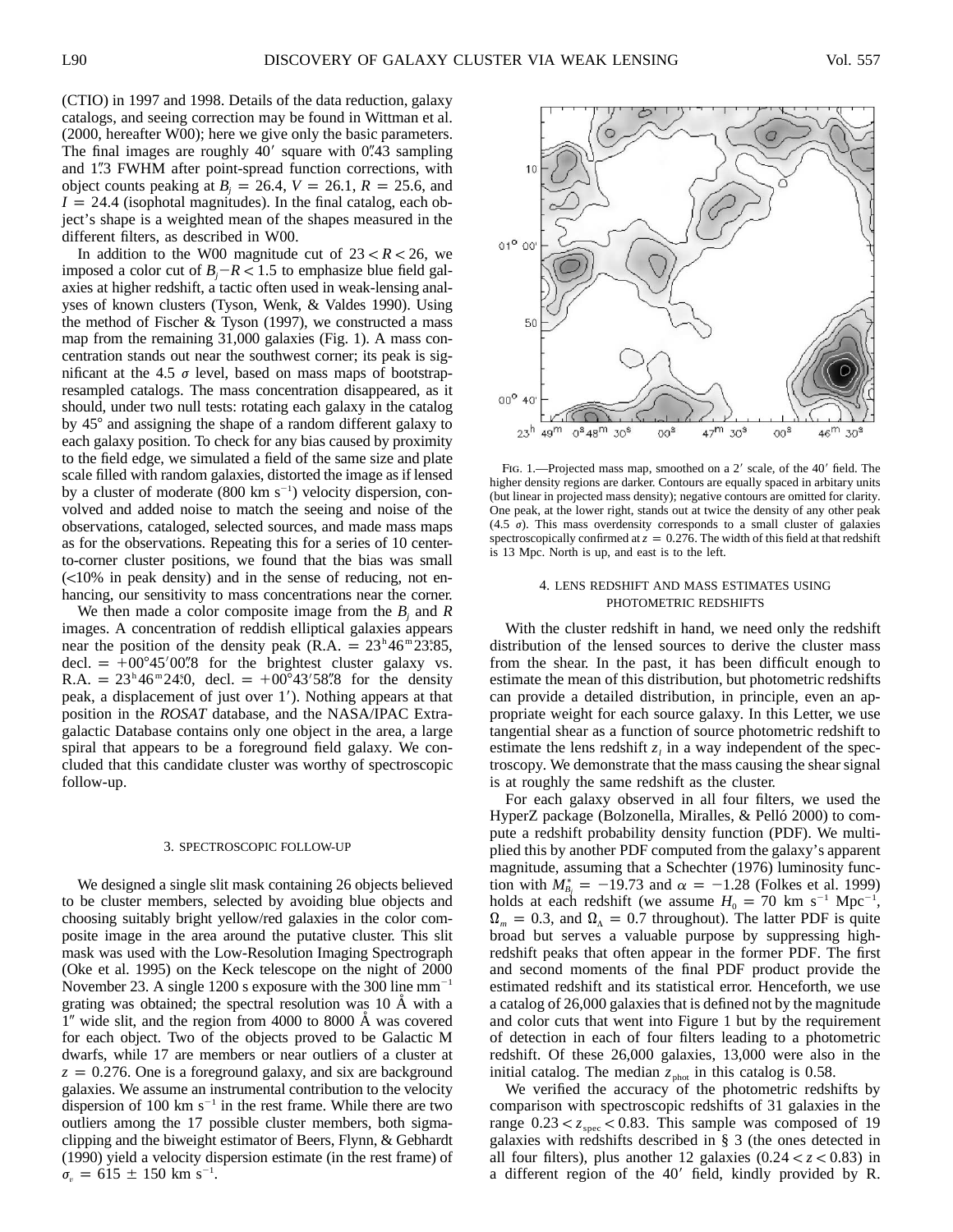Fig. 2.—Measured shear as a function of the source photometric redshift (*filled circles*). Each filled circle represents the amplitude of a best-fit isothermal shear profile at a fiducial radius of 1 Mpc, with the vertical error bars indicating the uncertainty in the fit. The dotted and dashed lines represent the shear expected from lenses at  $z = 0.276$  and  $z = 0.30$ , the spectroscopic and shear-derived redshifts, respectively (the different amplitudes reflect slightly different best-fit masses). The horizontal error bars represent the nominal widths of the bins only; the effect of scatter in the photometric redshifts is neglected.

Guhathakurta. We find little bias, with  $(z_{\text{spec}} - z_{\text{phot}})/(1 + z_{\text{spec}}) = -0.027$  on average, and an rms of only 0.059 in the same quantity. A detailed analysis of this photometric redshift method and its application to larger data sets is forthcoming (V. E. Margoniner et al. 2001, in preparation).

Before examining the dependence of the shear on source redshift, we must first account for the equally large dependence on projected position relative to the lens. We are not interested in a detailed reconstruction of the lens; rather, for a given  $z<sub>phot</sub>$ , we would like to collapse information from all sources at a wide range of projected radii into a single number characterizing the lensing signal at that source redshift. Hence, at a given  $z_{\text{phot}}$ , we fitted a very simple model, a singular isothermal sphere (SIS), to the radial dependence of the tangential shear (centered on the peak in the mass map) and used the fitted amplitude and its uncertainty. The assumption of a particular profile should not introduce any bias as a function of  $z_{phot}$ . To test this, we also considered NFW (Navarro, Frenk, & White 1997) profiles. Although our data cannot constrain the scale radius  $r_s$ , for fixed  $r_s$  (225 kpc; Bartelmann, King, & Schneider 2001), the results do not change significantly from the SIS case. We therefore choose the SIS for simplicity. For an SIS, the tangential shear  $\gamma_i(r) = \Sigma(r)/\Sigma_{\rm crit}$ , where  $\Sigma(r) \sim$  $r^{-1}$  is the projected mass density,  $\Sigma_{\text{crit}} = (c^2/4\pi G)(D_s/D_s D_l)$ is the critical density, and  $D_s$ ,  $D_{1s}$ , and  $D_l$  are the angular diameter distances from observer to source, lens to source, and observer to lens, respectively. Since only  $D_s$  and  $D_{1s}$  are changing with source redshift, the amplitude of an  $r^{-1}$  fit to the tangential shear should grow with the distance ratio  $D_s/D_{\text{ls}}$ .

Figure 2 shows the fitted tangential shear (at a fiducial radius of 1 Mpc) as a function of  $z_{\text{phot}}$ . It is consistent with zero for  $z_{\text{phot}} \leq 0.3$  and increases monotonically for  $0.3 < z_{\text{phot}} < 1.3$  (the

Fig. 3.—Lens redshift PDF (unnormalized). *Solid line*: At each putative lens redshift  $z_i$ , we fitted a lens mass to  $\gamma_i(z_{\text{phot}})$  (Fig. 2) and computed the probability from the  $\chi^2$  for the remaining 4 degrees of freedom (five data points minus one fit parameter). *Dotted line*: We repeated the process assuming an NFW profile with  $r_s = 225$  kpc. Either assumption leads to a most probable  $z_l$  within 0.03 of the spectroscopic value.

upper limit is to avoid extrapolating too far beyond the range of spectroscopic verification of  $z_{phot}$ ). The dotted line illustrates the shear expected from a lens at  $z_i = 0.276$ , with  $\Sigma$  fitted to the points. This is a good fit ( $\chi^2$  ∼ 1). We explore the range of  $z_i$  allowed by the shear data by stepping  $z_i$  through the range  $0.025 \le z_i \le 1.3$  in steps of 0.025 and refitting at each step. The probabilities corresponding to  $\chi^2$  at each step are plotted in Figure 3. The median and mode of this distribution are at  $z<sub>l</sub> = 0.31$  and 0.30, respectively, with a 68% confidence interval  $0.225 < z_i < 0.375$  (these numbers change by less than 0.01 when an NFW profile is used). The fit for  $z<sub>l</sub> = 0.3$  is also shown in Figure 2 (*dashed line*). Thus, the lens roughly coincides with the cluster of galaxies in redshift as well as in right ascension and declination. This method can be used to estimate the redshift of any newly discovered lensing mass from the lensing data alone. Such a procedure may well become a standard part of shear-selected cluster surveys.

Finally, we estimate the mass and mass-to-light (*M*/*L*) ratio using the best-fit projected mass. Still assuming an isothermal sphere, the projected mass inside of 250 kpc (where it is convenient to measure the light) is  $(2.8 \pm 0.6) \times 10^{14} M_{\odot}$ , assuming  $z_i = 0.276$ . For the range of  $z_i$  allowed by the  $\gamma_i(z_{\text{phot}})$  curve,  $M_{\text{proj}}$ (<250 kpc) is in the range (1.8–3.7)  $\times$  10<sup>14</sup>  $M_{\odot}$ . The velocity dispersion implies  $M_{\text{proj}}(250 \text{ kpc}) = (0.7 \pm 0.3) \times$  $10^{14}$   $M_{\odot}$  under the SIS assumption. The discrepancy may be due to the SIS assumption: unlike the redshift estimate, the mass estimate is sensitive to the profile assumed. Converting from the observed *I* band to rest-frame *R* using the approach of Fischer & Tyson (1997), we find that  $M/L_R = 560 \pm 200 h$  in this region. Compared with other clusters (Mellier 1999), this is high but not exceptional.

#### 5. DISCUSSION

Baryon-unbiased samples of mass concentrations over a wide range of redshift will be of critical importance in con-